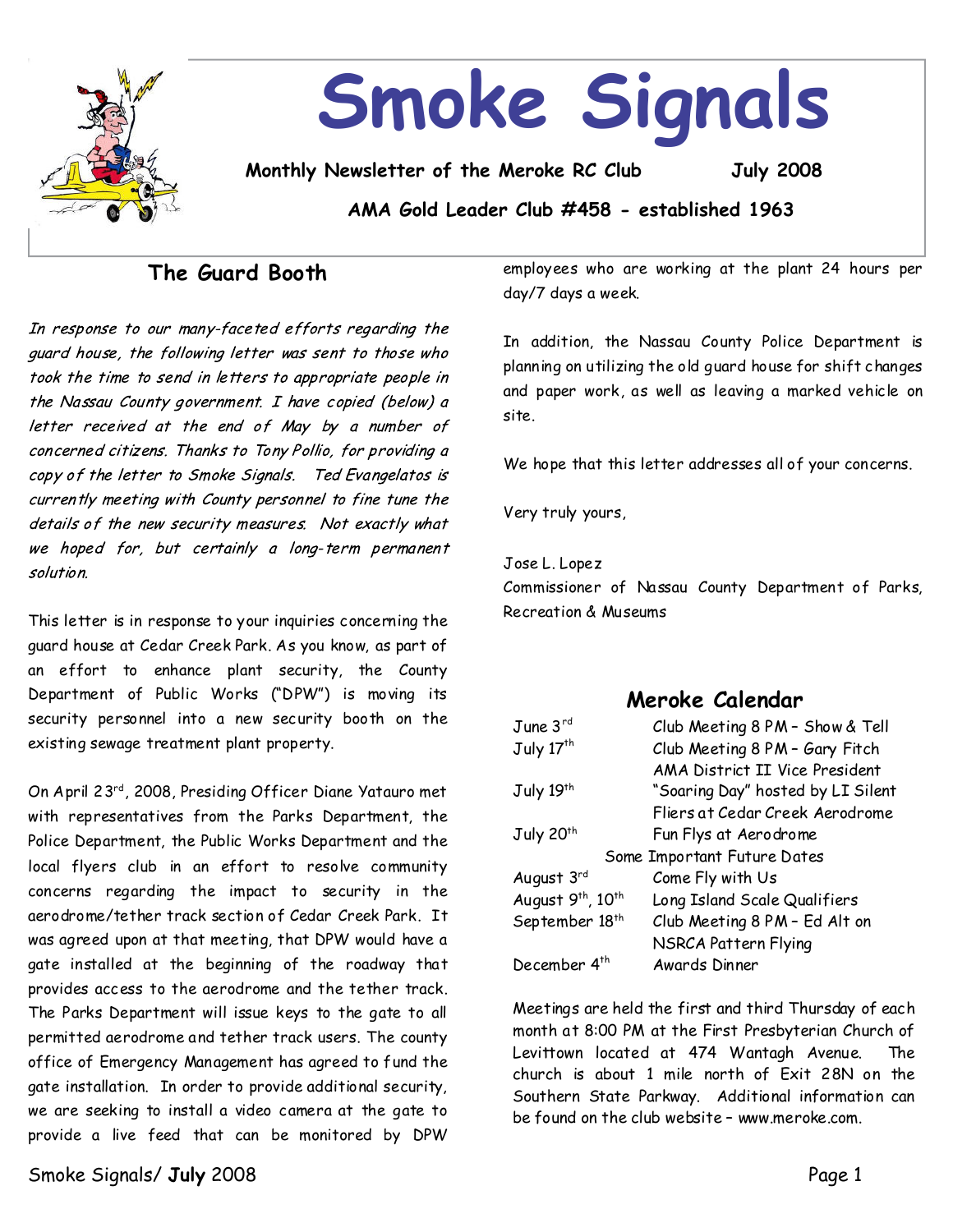# **Club Officers & Volunteers**

| President                 | Dave Bell            | dave.bell0323         |
|---------------------------|----------------------|-----------------------|
|                           | 516-633-0034         | @verizon.net          |
| <b>Vice President</b>     | Lou Pinto            | meroke36@gol.com      |
|                           | 516-785-6890         |                       |
| Treasurer                 | Herb Henery          | hahenery@aol.com      |
|                           | 631-665-6274         |                       |
|                           |                      |                       |
| Recording                 | Al Weiner            |                       |
| Secretary                 | 516-868-5674         |                       |
| Corresponding             | Curtis               | curtisu@msn.com       |
| Secretary                 | Underdue             |                       |
|                           | 917-213-4459         |                       |
| <b>Board of Directors</b> | Mark Klein           | mclein@optonline.net  |
|                           | 516-326-0855         |                       |
|                           | Ed Wiemann           | eww46@man.com         |
|                           | 516-735-0733         |                       |
|                           |                      |                       |
|                           | Nelson Ramos         | nel98rc@optonline.net |
|                           | 631-420-2889         |                       |
|                           | Ernie Schack         | radioschack2@aol.com  |
|                           | 516-481-1814         |                       |
| Chief                     | Bob Reynolds         | mrbrew@optonline.net  |
| <b>Field Controller</b>   | 516-775-4377         |                       |
| Asst Chief                | Tony Pollio          | rctony@optonline.net  |
| <b>Field Controllers</b>  | 516-794-9637         |                       |
|                           | Ed Wiemann           | eww46@man.com         |
|                           | 516-735-0733         |                       |
|                           |                      |                       |
| <b>Field Safety</b>       | Tony Pollio          | rctony@optonline.net  |
| Of ficer                  | 516-794-9637         |                       |
| Smoke Signals             | <b>Russell Rhine</b> | rrhine@optonline.net  |
| Editor                    | 516-484-0368         |                       |
| Membership                | Frank Lasala         |                       |
| Programs                  | Phil Friedensohn     |                       |
| Education                 | Charlie Lando        |                       |
| Friends of Cedar          | George Carley        |                       |
| Creek                     |                      |                       |
| Building Program          | Charlie Lando        | Frnie Schack          |
| <b>Archivists</b>         |                      | Stan Blum             |
|                           | Ron Berg             |                       |
| Webmaster                 | Ted Evangelatos      |                       |
| Social (Coffee)           | Irv Kreutel          | Al Hammer             |
| Raffles                   | Nick Guiffre         | Curtis Underdue       |
| Show and Tell             | Ed Wiemann           |                       |
| Video Librarian           | Bob Cook             |                       |
| Come Fly With Me          | Mark Klein           | Dave Bell             |
| Open Fly-In               | Ernie Schack         | Tony Pollio           |
| Monthly Fun Fly           | Bob Reynolds         | Gene Kolakowski       |
| One Fly                   | Ted Evangelatos      |                       |
| Picnic/Dinner             | Al Weiner            | Chris Mantzaris       |
|                           |                      |                       |
|                           | Nick Guiffre         |                       |
| Contest Directors         | Allen Berg           | Tony Pollio           |
|                           | Ernie Schack         | Tom Scotto            |
| <b>Flight Instructors</b> | Allen Berg           | Ted Evangelatos       |
|                           | Douglas Frie         | Dan Gramenga          |
|                           | Mark Klein           | Gene Kolakowski       |
|                           | Ken Mandel           | Tim Murphy            |
|                           | Tony Pollio          | Rick Porqueddu        |
|                           | Bob Reynolds         | <b>Bill Streb</b>     |
|                           | Ernie Schack         | Al Weiner             |
|                           |                      |                       |

# **In Memoriam for Thomas N. Abruzzo**

#### "A Gentle Soul"

My association with Tommy goes back almost 30 years from the time my son Allen and I joined the Meroke R/C Club. As our friendship evolved, we got to know more about his family, his interests and his passion for building and flying airplanes. Tommy was 17 years old, fresh out



of High School, while the country was in the midst of the 2<sup>nd</sup> World War, when he joined the U.S. Army Air Force. While in the service, he was stationed at Floyd Bennett Field, servicing B- 25 bombers. After his service to the country, at war's end, Tommy went on to take flying lessons in a Piper J-3 Cub. His passion for

airplanes was such that he went on to build a model of a B-25 in stand-off scale. His good buddy, and relative Steve Beach, was honored to test fly the plane at Cedar Creek Park. During the flight, one of the 2 engines failed, and the plane went out of control and crashed. Tommy was saddened but never gave up. He rebuilt the plane and it flew again, with not a much better result.

Tommy, a Meroke member since 1969, was always a gentleman, and I remember how much he enjoyed meeting meand other membersat the field. His favorite airplane was the Rapier, and we spent many memorable hours flying. His greatest thrill was to take-off, fly the plane through a series of maneuvers, and "groove" the landing. I also enjoyed every moment as well as he, and always gave him the confidence he needed. I thoroughly enjoyed his company, his humility and his grace. He did not fly too often these past 2 years because of health issues, but still came to the field to enjoy the camaraderie of his flying buddies. He was loved and respected by all. We will all miss you, especially me, and I trust that you are flying with the 'Angels' in blue skies, gentle winds, and full of grace.

Respectfully submitted by Ron Berg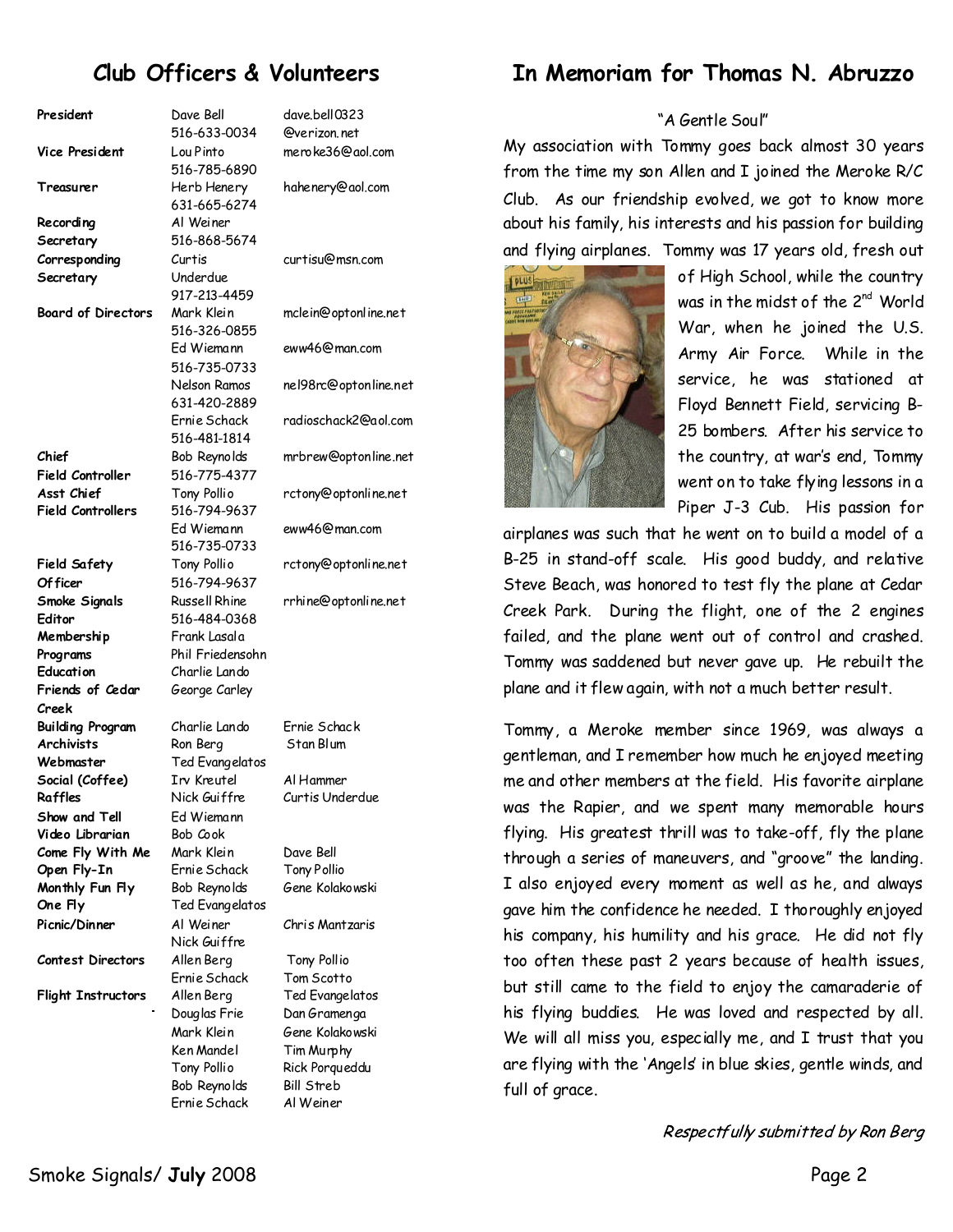### President's Message

It's the end of June, and we have had some exciting Guests at the meetings and some fun filled flying events. I want to thank all those that helped out at the Annual Open Fun Fly. As usual we saw some well-flown events and had a great turnout. Thanks to Ernie and Tony, for their efforts in coordinating and running this event. These events require much foresight making sure all the details are followed and met. I am not too sure how much longer Ernie will be coordinating this event, so if you think you might be interested in working on it for next year, see Ernie. He will gladly take you under his wing and explain what needs to be done.

July's schedule is also busy, starting out with our next Executive Board Meeting July  $3^{rd}$ , followed by the membership meeting where I hope to be able to share some important news with you. District II Vice President Gary Fitch will be spending the day with us on July  $17<sup>th</sup>$ . He will be flying with us during the day then has a great presentation for us at the meeting. As usual, this meeting you will want to be at.We need to show Gary why we are a Gold Leader Club-let's fill the meeting room.

July 19<sup>th</sup> brings us Ed Anderson from LISF with electric Gliders. Hewill be down at the field most of the day explaining the details and characteristics of glider flying. Much effort has gone into this planning so make it a point to be there.Jumping ahead to August 3rd, we have the Come Fly with Us event. Mark and I will now be going around, taping you on your shoulder, and explaining what we will need you to do for us that day. This event requires many hands and many Intro Pilots. It is well publicized and we hope to have a very large turnout of members helping and the general Public, looking forward to flying an RC airplane.

Please make every effort to be at our presentations, as it does promote our Club in the Hobby and it can have a bad appearance if these Guests are met by a handful of members at the meetings.

Keep flying safe and fun for all of us.

**From the Chief Field Controller**

It's that time of the year again and the flying season is in full bloom. Over the last 2 months there have been some issues at the field which I think are worth a quick mention. Without going into the real nitty-gritty of what exactly happened, let's just say that verbal abuse amongst fliers will not be tolerated. You might be wondering what is verbal abuse. Verbal abuse is lack of respect given to each other. Verbal abuse is behaving in a manner not suitable for the Aerodrome.Flying at Cedar Creek is a tough place and at times you must have thick skin.We all know that there are differences in opinion, but whena flyer/s has words and it excels to the level of a verbal exchange, that's when it will not be tolerated.

There are approximately 450 permits issued at Cedar Creek and everyone is required to observe and adhere to the rules.I have heard the comments from a small group of flyers that there are too many rules at Cedar Creek. My answer to those that don't like all of these rules is, "they should find another field to fly at". The rules that are in place have evolved over the last 35 years. Adding to that; everyone should be proud that with these rules our safety record is impeccable. Nassau County Parks have recognized and highlighted this fact. They are proud of it and so should you.

I thank everyone for keeping Cedar Creek a safe and enjoyable place.Have a great summer!!

**Bob Reynolds** 

# **Soaring Day–J uly19th**

On Saturday - July 19<sup>th</sup>, Ed Anderson and a few of his Long Island Silent Flyers (LISF) members will hold a soaring clinic at the Cedar Creek Aerodrome. They will bring electric-powered gliders and show us how to get started in this very interesting aspect of RC flying. After some training, they will allow us to fly the gliders and then after we learn a few of the finer points of handling the gliders–acontest!

Looks like this will be a fun day at the field. Activities start at 9:30 AM and lunch will be served.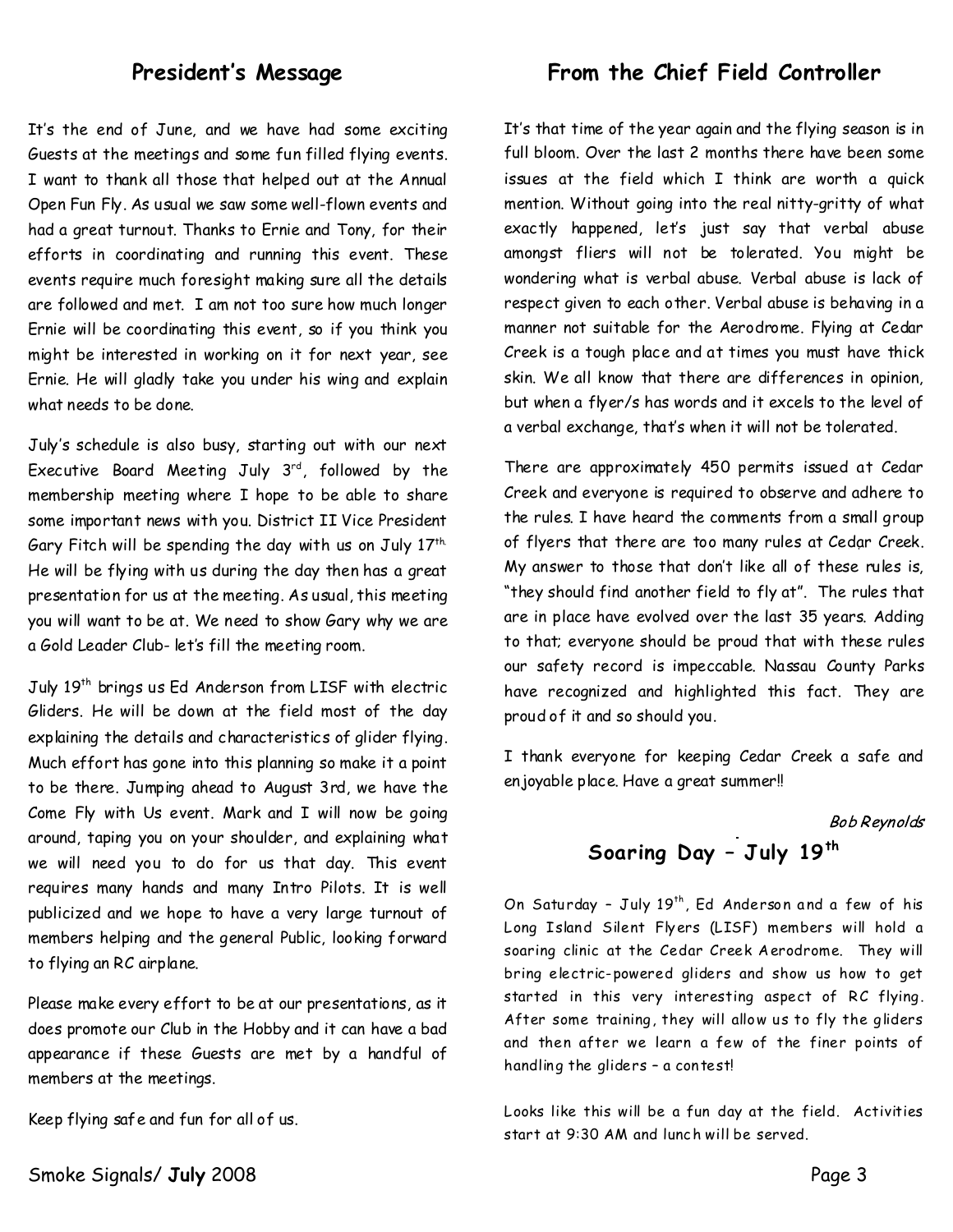## **Letters to the Merokes**

Dearest Members of the Meroke R/C Club:

On behalf of my family and myself, I would like to express our sincerest gratitude for all the kind expressions of sympathy you offered during this difficult time. As we had the opportunity to meet all of you, we could see the sadness in your faces. You have lost not only a "flying buddy" but a friend. My father looked forward to going to the field and enjoyed the friendship he shared with each of you.

His two greatest loves were his family and flying. He judged each day not by the sun or clouds but by whether or not it was a "flying day". So,to all of you who may have put a chair in the shade for him, helped him take his plane for one more flight or helped him find his plane in the weeds, we wish to say a heartfelt "Thank You".

My father, wherever he is right now, is watching the Merokes andyou can be sure that he will be watching all of the"Fun Flys". I know he will continue to help keep your planes in flight and will be there for all of your smooth landings.

With Deepest Gratitude,

Lynette Abruzzo

## **From our AMA District II V.P.**

Hi Phil:

I am planning on being at your flying field on Thursday, early afternoon, depending on traffic, and hope to bring a plane. I look forward to flying with you guys! This is what I was thinking for our meeting on July 17  $^{\rm th}$ .

- Powerpoint presentation of AMA
	- o AMA today
	- o Current AMA Programs
	- o Discuss District II Chapters
- · Current AMA By-Law Changes.
- · Challenges AMA and all model aircraft enthusiasts are and will be facing
- · Discuss the current Cedar Creek status
- Questions and Answers.

I will stay as long as members have questions or wish to talk. Looking forward to seeing you and your club members again!

Best Regards,

Gary Fitch AMA District IIV.P.

Editor - Gary, as Dave Mathewson was in the past, is our primary contact with the AMA organization and a great resource for us to use. As we are an AMA Gold Leader Club, let's show Gary our gratitude for what he and Dave have done over the past years, by having a very large turnout of members (and also non-members) at this mee ting.

## **Top Gun–June 29th**

The weather was a hot  $&$  muggy, but it didn't stop the fkiers. Gene Kolakowski, assisted by judges Russell Rhine and Mike Hagens, ran a great event. Top Gun (the original name is back again) was run concurrently with the One Fly - run by Ted Evangelatos. Everyone in both events was treated to some great pizza. A total of 9 fliers signed up for the event and following are the standings through June.

| 1  | Ted Evangelatos        | 22 points |
|----|------------------------|-----------|
| 2  | Patrick Boll (tied)    | 38 points |
|    | Gene Kolakowski (tied) | 38 points |
|    | Chris Mantzaris (tied) | 38 points |
| 5  | Allen Berg (tied)      | 44 points |
|    | Bob Reynolds (tied)    | 44 points |
| 7  | Nelson Ramos           | 46points  |
| 8  | Ed Daus                | 51 points |
| 9  | Ben Corbett            | 57 points |
| 10 | Curtis Underdue        | 58 points |
| 11 | Richard Boll           | 60 points |
| 12 | Bob Albano             | 63 points |

The next Top Gun competition is scheduled for Sunday–  $\rm J$ uly 19 $^{\rm th}$ .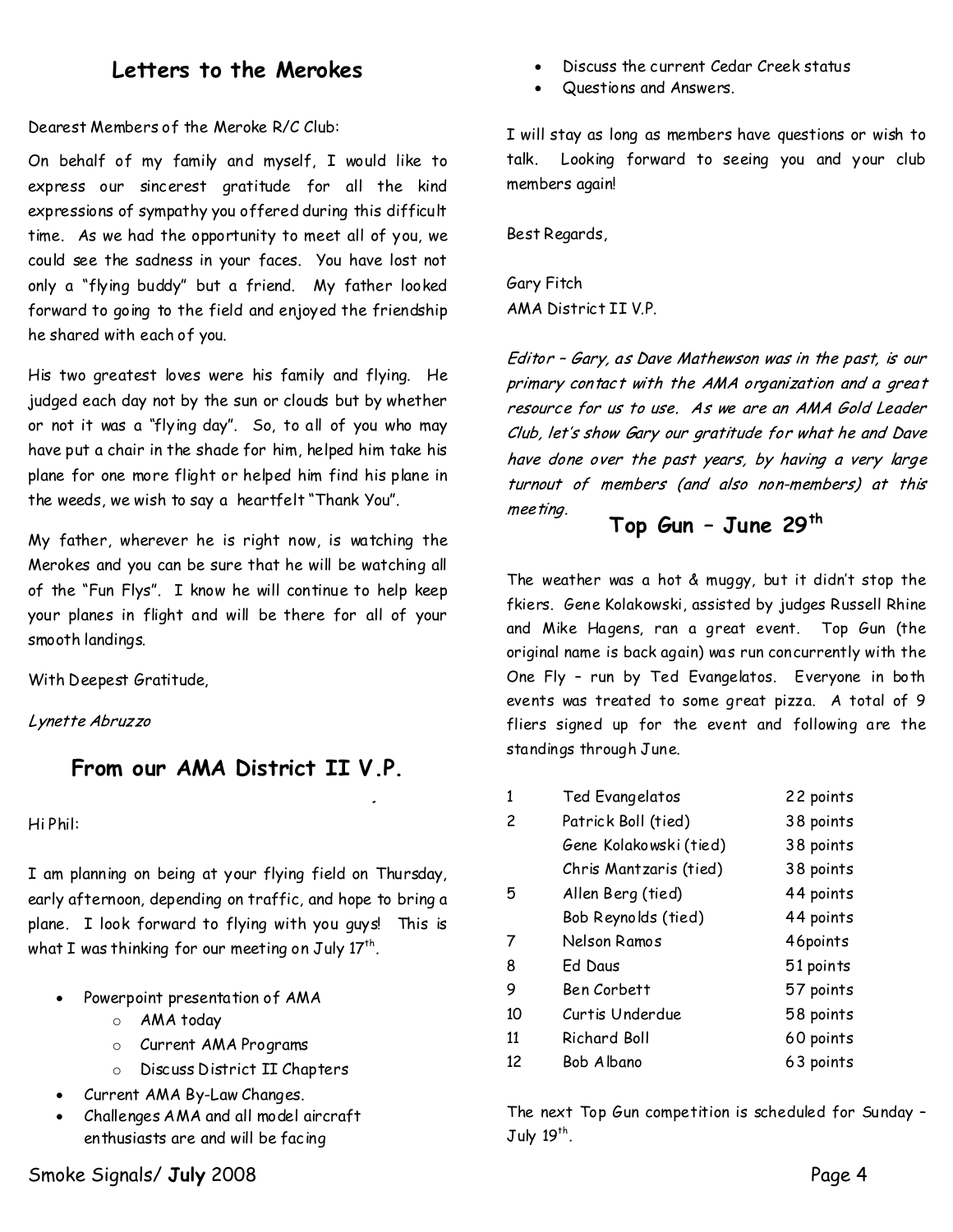## **Dr Phil's Chemistry Lesson**

Since there is a rumor that glow fuel will be hard to find in the next couple of months and the prices going way up due to China, the Olympics, shipping etc. I thought it would be a good time to discuss glow fuel and what it is. Just in case anyone wanted to home brew it.

Nitro methane fuel contains methanol, oil, and usually nitro methane.Each has a specific function. In addition to the three key ingredients, every fuel manufacturer has their own additives that are proprietary to each manufacturer.

The bulk of RC airplane fuel consists of methanol, which is a type of alcohol. Methanol is needed for keeping the glow plughot. Electrical power must be applied to a glow plug when starting an engine. When the glow plug is removed the methanol from the fuel reacts with the platinum material in the glow plug's filament. This chemical reaction is what keeps the glow plug hot enough to keep the engine running once the glow igniter is removed. Methanol is also the primary combustible substance in glow fuel.

Oil is what provides lubrication for all of the moving parts. Without oil the engine will over heat and seize due to friction. RC airplane fuel contains castor oil, synthetic oil, or a mixture of both. Typical sport engines use fuel with an15% to 20% oil content.

Castor oil is a naturally occurring lubricant derived from a castor bean. Castor oil is very good at lubricating the engine at all temperature ranges. When this oil breaks down it forms a lubricating film that lubricates the engine. Castor oil provides better protection for your engine should you accidentally run it lean. The problem with castor oil is that all of this lubricating film ultimately comes out the exhaust sliming your airplane.

Synthetic oil is a man-made substance. Synthetic oil does a great job at low temperatures and it doesn't slime your airplane! The draw back is that synthetic oil is not as effective at higher temperatures and does not offer any protection for an accidental lean run of your engine. For

Smoke Signals/ **July** 2008 **Page 5** 

this reason, many fuels contain of blend of both castor and synthetic oil. This way you minimize the messy discharge of the exhaust while keeping your engine well lubricated at all temperatures.

Nitro methane is used in drag racing to get a boost of power. Nitro methane requires less oxygen to burn compared with other fuels. This means that there is more fuel and less air is in the cylinder when it fires. This provides more power and also produces more heat. Typical RC airplane fuel contains around 5%-15% nitro. It is important not to exceed the recommended nitro percentage for your engine because you will literally burn it up. Some engines built specifically for racing can run with a larger percentage of nitro. But the typical engine seen at the flying field runs with a nitro content between 5%&15%. When breaking in ringed engine you may want to consider using only 5% or less nitro to keep the heat minimized.

The methanol in RC airplane fuel naturally attracts water. For this reason it is very important that you keep your fuel container airtight. Make sure the lid is on tight. If you have fuel fittings in the cap of your fuel container then make sure you replace this cap with a solid airtight cap when storing your fuel.

Fuel containers that are half empty are more vulnerable to getting contaminated with water, especially if you live where it is very humid. When your fuel container is half empty you may want to consider finding a smaller container to store it in if it is going to be a while before you fly again.

You should not store your fuel in the direct sunlight. The ultraviolet rays could break down the fuel. But keeping your fuel dry is the main thing you should worry about.

#### From the Editor

Once again I leave my self very little space for my column. However, I do have one thing to say this month. We always seem to have difficulty getting members to step up and take on positions within the club. Many thanks to Ed Wiemann (Show & Tell) and Frank Lasala (Membership) who quickly volunteered on their own and took over to handle these important club functions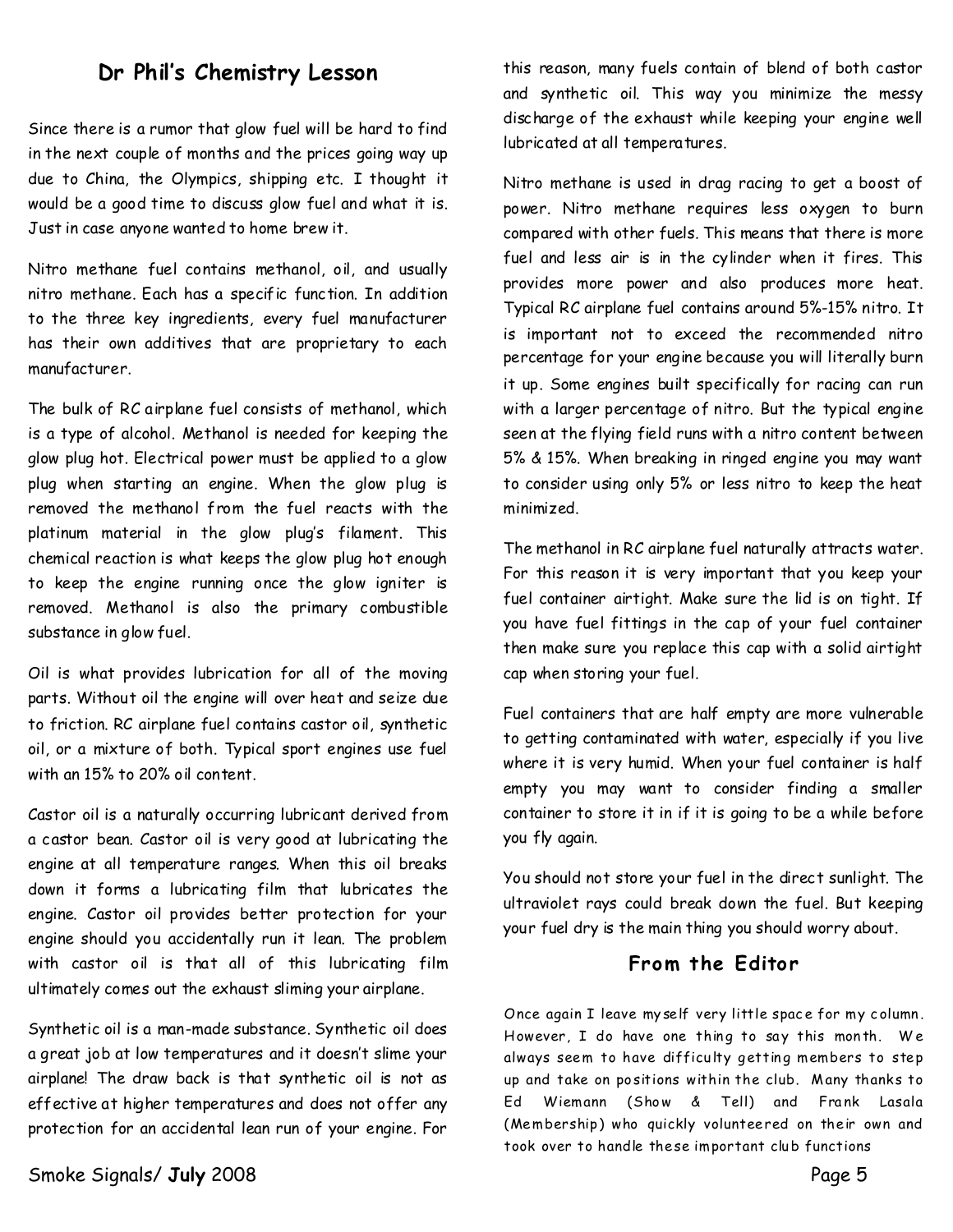# **Open Fun Fly**

Our Annual Open Fun Fly was held on Sunday - June  $8<sup>th</sup>$  at Cedar Creek. 19 ambitious fliers signed up, and 17 of them actually got their planes in the air. Due to a very

hot and humid day, we didn't see the crowd that we anticipated, but everyone that came saw some great flying. The highlight of the event had to be the  $3^{rd}$  place finish by 11 year old Meroke - Patrick Boll. To no one's surprise, Frankie Lang(shown in the photo) took top honors as well as winning the Grand Prize. Throughout 4 grueling and challenging events,



including the extremely tough limbo, these fliers show their tremendous skills. The team event was won by the Merokes. The order of finishing for the 17 who flew is as follows:

- 1 Frankie Lang
- 2 Ben Corbett
- 3 Patrick Boll
- 4 Gene Kolakowski
- 5 Nelson Ramos
- 6 Larry Acevedo
- 7 Ed Daus Sr.
- 8 Ted Evangelatos
- 9 Rendle Willgoos
- 10 Carl Giersbach
- 11 Ed Daus Jr.
- 12 Chuck Gomer
- 13 Bob Reynolds
- 14 Ken Casser
- 15 Joseph Scotto
- 16 Curtis Underdue
- 17 Ken Gulwein

This year we had a few fliers from the HHAMS as the relationship between the HHAMS and the Merokes has

Smoke Signals/**July** 2008 Page 6

blossomed. All who were present were also amazed at the flying exhibitions which included some dazzling helicopter maneuvers, large airplane aerobatics as well as a few vintage World War I biplanes.

At the lunch break we had a few brave souls venture up to the flying positions and try their hand a flying with one of our Intro Pilots(as shown below). On August 3rd , we will have our 2<sup>nd</sup> annual Come Fly with Us event as we have been honored for the 2<sup>nd</sup> year in a row to be picked for the AMA TAG Program. We have the Intro Pilots and we have the Trainer Planes - pass on the word so we get some people who would be interested in trying their hand at flying.

Thanks to all of the Merokes who assisted during the day's festivities and yes–it's always the same people. Even if you are a member who doesn't fly anymore, we can always use your help–sosign up to be a part of the Come Fly with Us event on August  $3^{rd}$ . And of course - Al did a great job of providing us with some really good tasting hot dogs.



Dennis Andreas - a non Meroke member - who is always there to help us took over 150 photos. Because of space limitations I was only able to use 2 of his photos. I sent all of the photos on to Ted and you can expect to see some of them soon on the club's website. Thanks again -Dennis for your help and support.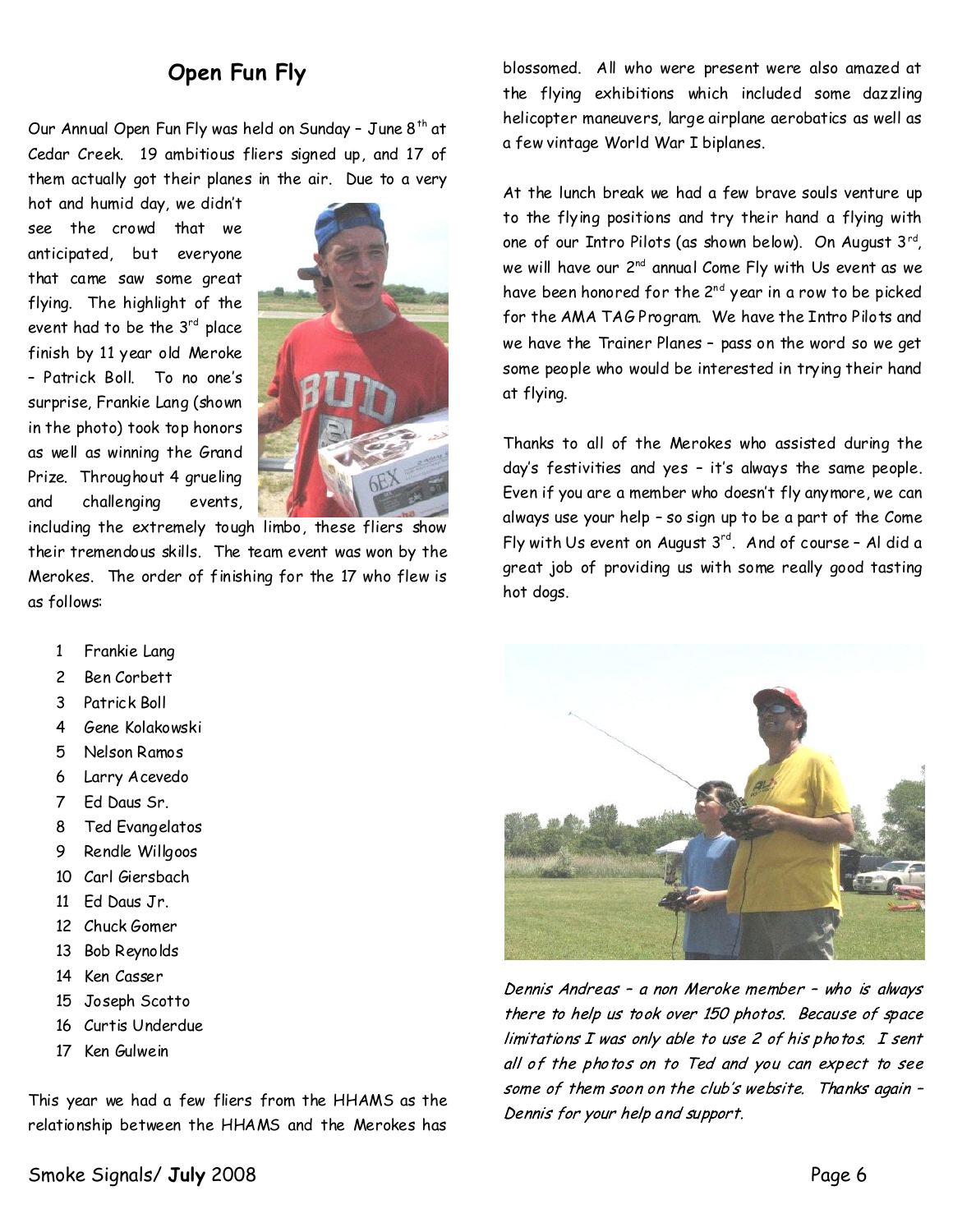## **Global Hobbies VQ P-51B**

The P-51 Mustang has long been recognized as a great fighter airplane and an outstanding icon during WW II. There were 15,469 Mustangs produced between 1940 and 1945. It seemed as though every country in the world wanted them and the Swiss were no different. During the war there were a number of aircraft that landed in Switzerland; some were defectors and others had just

suffered damage and could not make it back to their base. Once the planes had landed, the pilots and planes were interred for the



duration of the war. In 1944, a P-51B landed in Switzerland; the Swiss confiscated the plane then repainted it in their colors and conducted tests. In late 1944, they purchased 130 Mustangs from the U.S., which were to be used for only three years until there were enough jets to service their front lines. However, because they were great favorites of the men who flew them they survived for 10 years.

This P-51B is a .46-size model that is covered with fairly accurate weathered-detailed covering in Swiss colors and scale panel lines. In the box you'll find a good quality fiberglass cowl, canopy, a hand-painted WW II pilot, fuel tank, spinner, fuselage, wings, elevator, rudder, landing gear wheels, tail wheel, and all the necessary hardware to complete the plane. Instead of a manual, an easy-to follow, 32x24-inch plan sheet with illustrations shows all stages of construction. The P-51 has fixed landing gear, although it is set up for optional retracts.

**General Flight Performance Stability:** The P-51 is solid in the air at all levels and is a comfortable to fly; the Saito .72 is a good match for this plane.

**Tracking:**Ground tracking is great with the wide landing gear stance, and in the air the P-51 is smooth and goes where you point it and stays there until you change it.

Smoke Signals/ **July** 2008 **Page 7** 

**Aerobatics:** This is a warbird and will do all the aerobatics that the original fighter pilots trained for in combat fighting.

**Glide & stall performance:** In the air, I moved the throttle to idle to see if the plane would fall out of the sky. I was pleasantly surprised to find that the P-51 just floated along, and then finally dropped the nose but recovered quickly when power was applied. The glide ratio is verygood for a scale plane; while not a floater, it also does not drop like a stone.

**Specifications Model** P-51B **Manufacturer**VQ Models**Distributor**Global Hobbies Length 50 in. **Wingspan**58.2 in. **Wing Area**629 sq. in. Weight 97 oz. Wing loading 22.20 oz./sq. in. **Radio req'd**brushless inrunner or outrunner **Engine Req'd**.46 to .50 2-stroke or .60 to .70 4-stroke **Price**\$169.99

Catch the full article in the September 2008 issue of Model Airplane News!

### **Meroke Lecture Series-Tom Hunt**

Back for a second year, Tom Hunt continued his discussion on outfitting electric powered airplanes. Tom Hunt reiterated a very important fact-we can not choose a motor for an electric powered plane as easily as we can with glow or gas powered planes. There are 2 very important pieces in a planes propulsion system- the engine (or motor) and the "fuel" source (glow fuel and gasoline or batteries). Glow fuel and gasoline are a simple source, however batteries are much more complicated– you need to take into consideration ampere and voltage ratings. Do we maximize the voltage or the current from the battery source? After a rather technical explanation, Tom showed that you maximize the voltagethe larger the plane, the larger the motor and the more voltage youneed. In future issues, I will go into a more in-depth discussion of this subject.